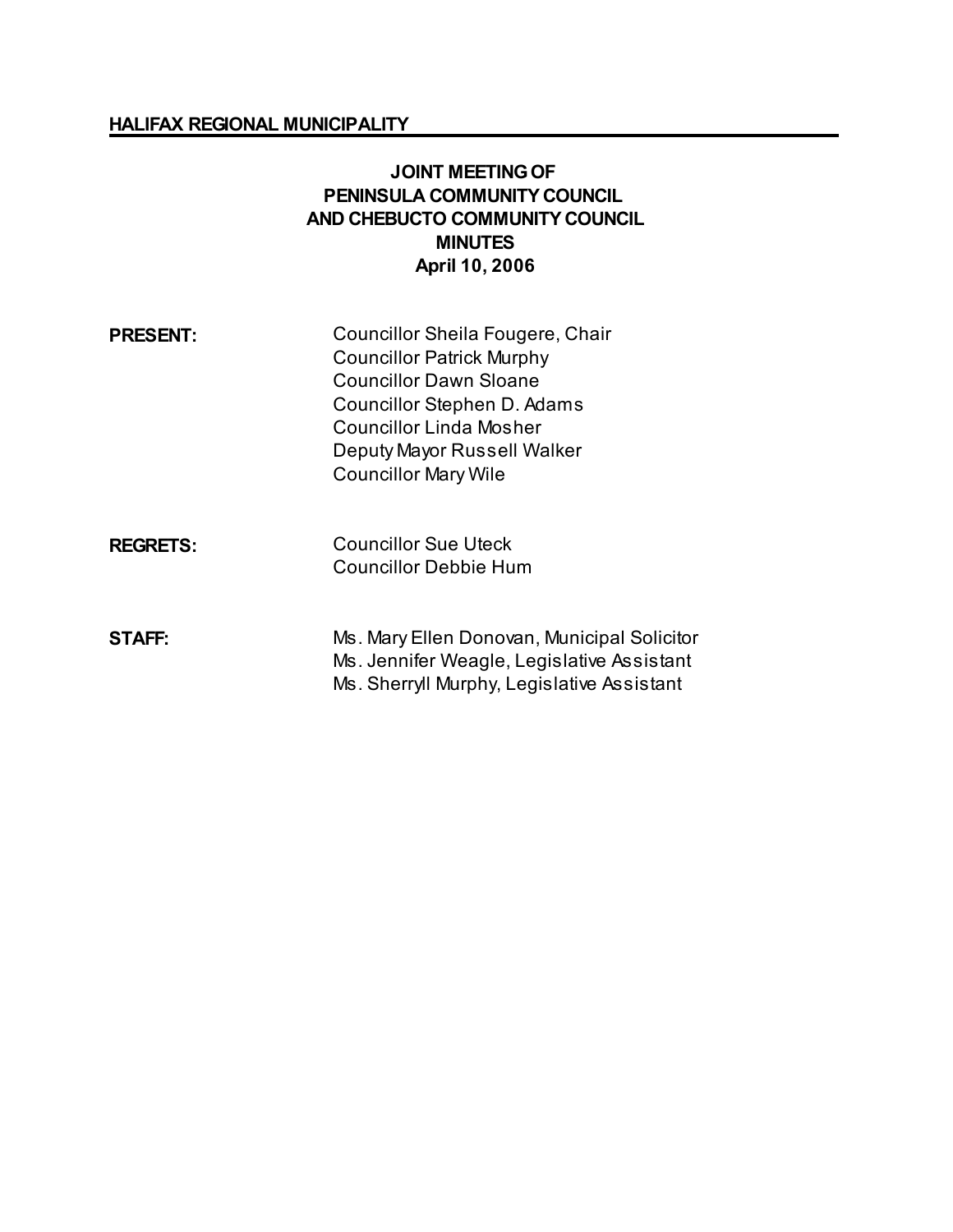HALIFAX REGIONAL MUNICIPALITY JOINT MEETING OF PENINSULA COMMUNITY COUNCIL AND CHEBUCTO COMMUNITY COUNCIL 2 April 10, 2006

# **TABLE OF CONTENTS**

| 2.1 CASE 00866: AMENDMENTS TO THE HALIFAX PENINSULA LAND USE BY-LAW |
|---------------------------------------------------------------------|
|                                                                     |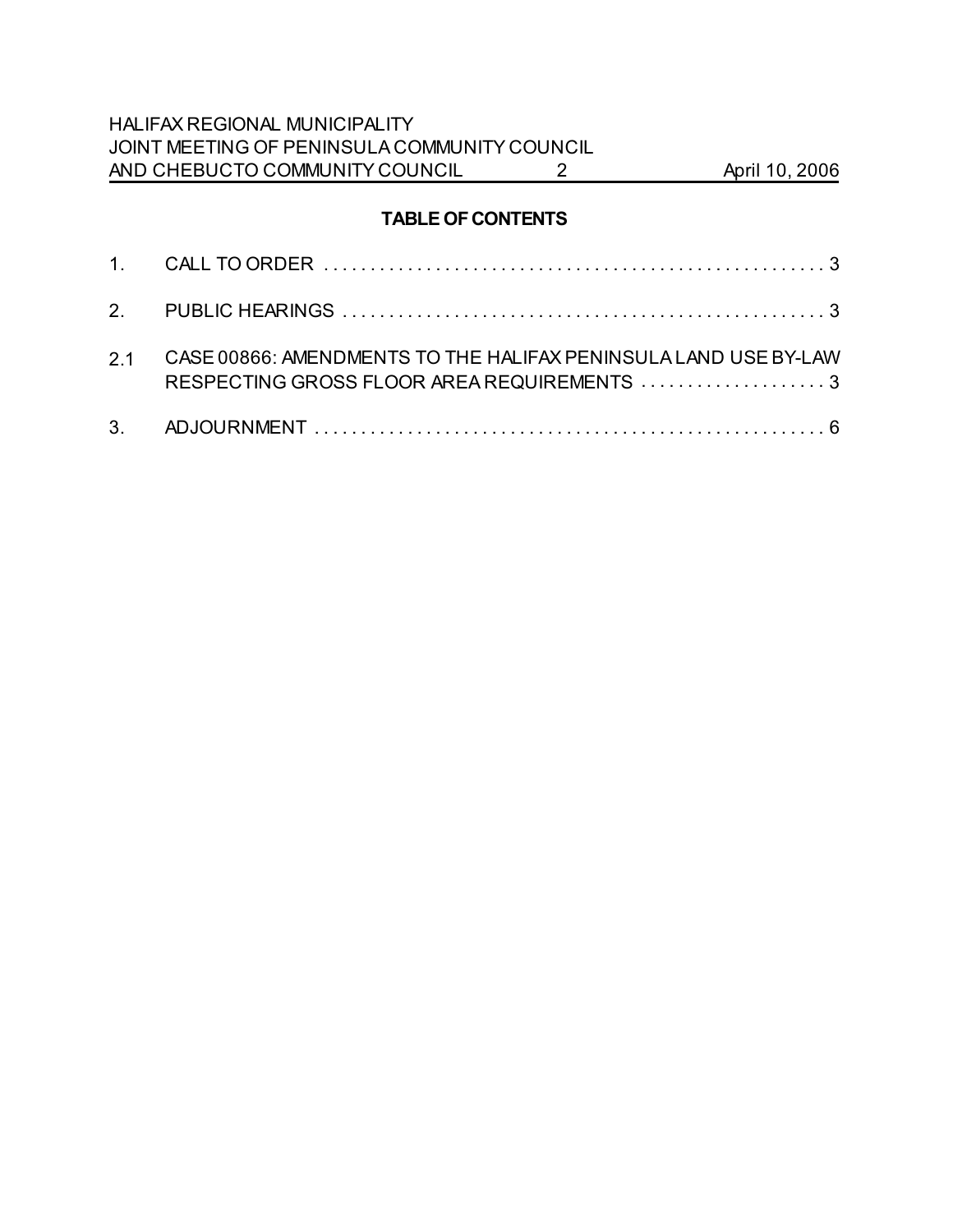### **1. CALL TO ORDER**

This joint meeting of Peninsula and Chebucto Community Councils was called to order at 7:03 p.m. in Council Chambers, City Hall, 1841 Argyle Street, Halifax.

### **2. PUBLIC HEARINGS**

# **2.1 Case 00866: Amendments to the Halifax Peninsula Land Use By-Law Respecting Gross Floor Area Requirements**

C A District 12 PAC report dated February 28, 2006, with attached February 13, 2006 supplementary staff report and January 5, 2006, staff report were before the Community Councils.

Mr. Richard Harvey, HRM Planner, provided an overview of the staff reports including the following comments:

- C Staff is of the opinion that the Gross Floor Area (GFA) requirements are too excessive and are negatively impacting normal family home improvements,
- C Staff are recommending the removal of the GFA requirements from the Halifax Peninsula Land Use By-Law,
- C The regulations that were put in place limiting the number of bedrooms are the regulations that are having an effect on preventing the rooming house problem, not the GFA requirements.

Councillor Fougere opened the public hearing and called for speakers, reading from the speakers list.

### **Mr. Harry Henteleff, Halifax**

Mr. Henteleff advised that he lives next door to a fourteen bedroom quasi-rooming house and he believes that the removal of the GFA requirements are premature given that the regulations have not been in place through a construction season. Mr. Henteleff further commented that the staff report indicates that only six variance applications have been made and more time should be given to monitor the effect of the GFA requirements. Mr. Henteleff noted that he believes that it is reasonable for property owners to have to apply for variances with each case heard on an individual basis.

#### **Ms. Linda Moreash, Halifax**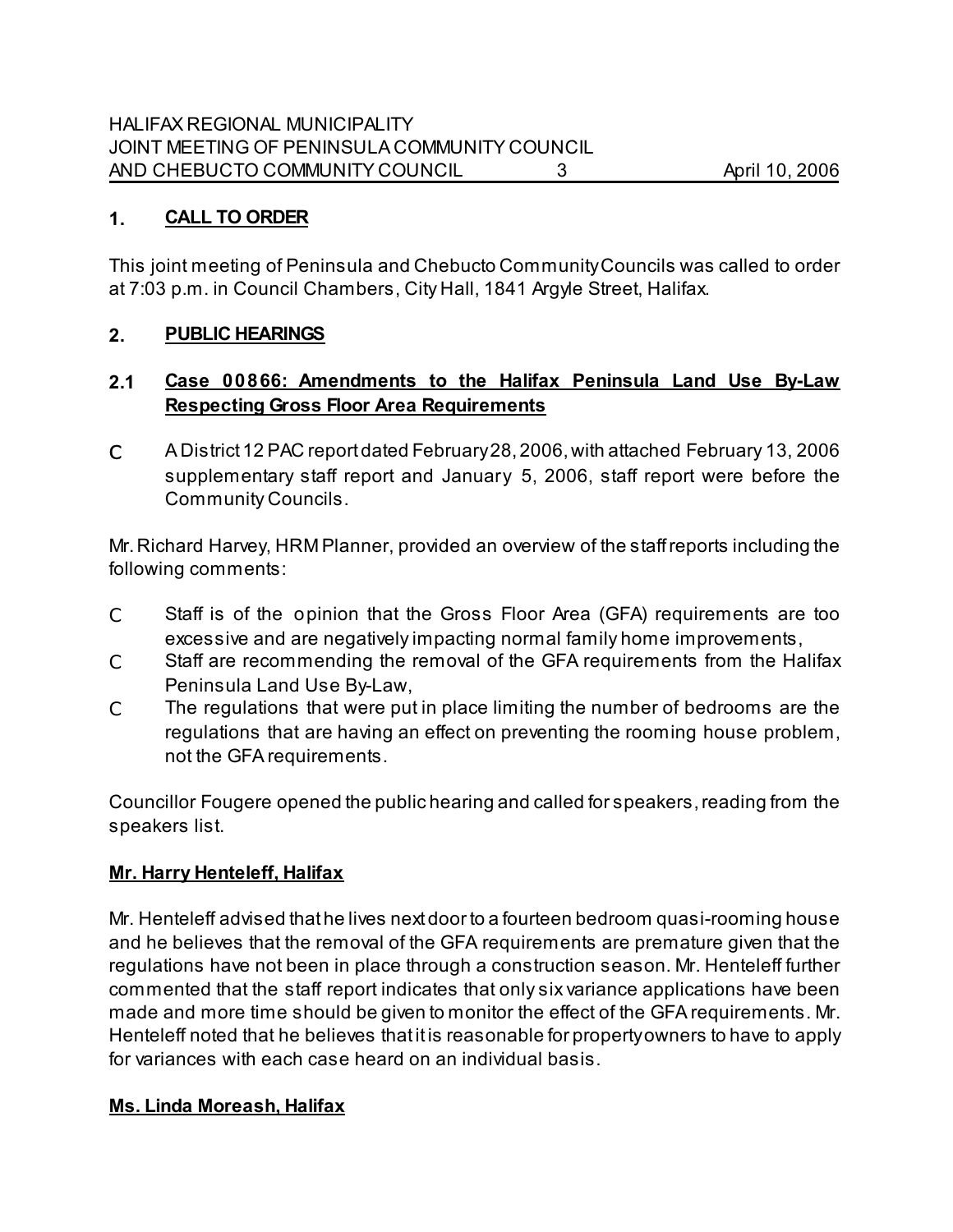## HALIFAX REGIONAL MUNICIPALITY JOINT MEETING OF PENINSULA COMMUNITY COUNCIL AND CHEBUCTO COMMUNITY COUNCIL 4 April 10, 2006

Ms. Moreash advised that she is against removing the GFA requirements. She commented that the amendments were only passed last fall and took years and much hard work to be adopted. Ms. Moreash further commented that the GFA requirements are necessary for the protection of neighbourhoods. She indicated that once houses are altered to accommodate large numbers of occupants, the alterations are often not reversed. Ms. Moreash noted that residents should not have to monitor newspapers to keep aware of policy and by-law amendments that affect the quality of life of HRM residents.

#### **Ms. Jane Allen, Halifax**

Ms. Allen indicated that she is surprised at the lack of information in the staff report and the lack of notice that was given for the public hearing. Ms. Allen referenced the large number of people that spoke in favour of the amendments at the public hearing that was held last fall at which the LUB amendments were passed. She noted that she was not able to access the staff reports for this meeting on the Community Council website. Ms. Allen commented that there are four or five outs tanding petitions regarding zoning changes on the Peninsula. She requested clarification on the number of notices that are required to be advertised for public meetings.

The Chair commented that any questions by Ms. Allen regarding notices for public meetings will be addressed after the public hearing has been closed.

#### **Ms. Jennifer Allen-Barron, Halifax**

Ms. Allen-Barron commented that she opposes removing the GFA requirements because she believes that the regulations have not been in place long enough. Ms. Allen-Barron advised that she lives next door to a quasi-rooming house with twelve occupants. She further noted frustration at there not being enough enforcement on behalf of HRM.

### **Ms. Beverly Miller, Halifax**

Ms. Miller indicated that she is opposed to removing the GFA requirements since it took several years to have the amendments passed and they are now being recommended for removal after less than six months of implementation. Ms. Miller asked that Community Council reject the removal of the GFA requirements and further monitor the variance applications. She commented that after further monitoring, if it is determined that the majority of the applications are for a minor variance over the GFA requirements, then the regulations could be amended at that time. Ms. Miller further com m ented that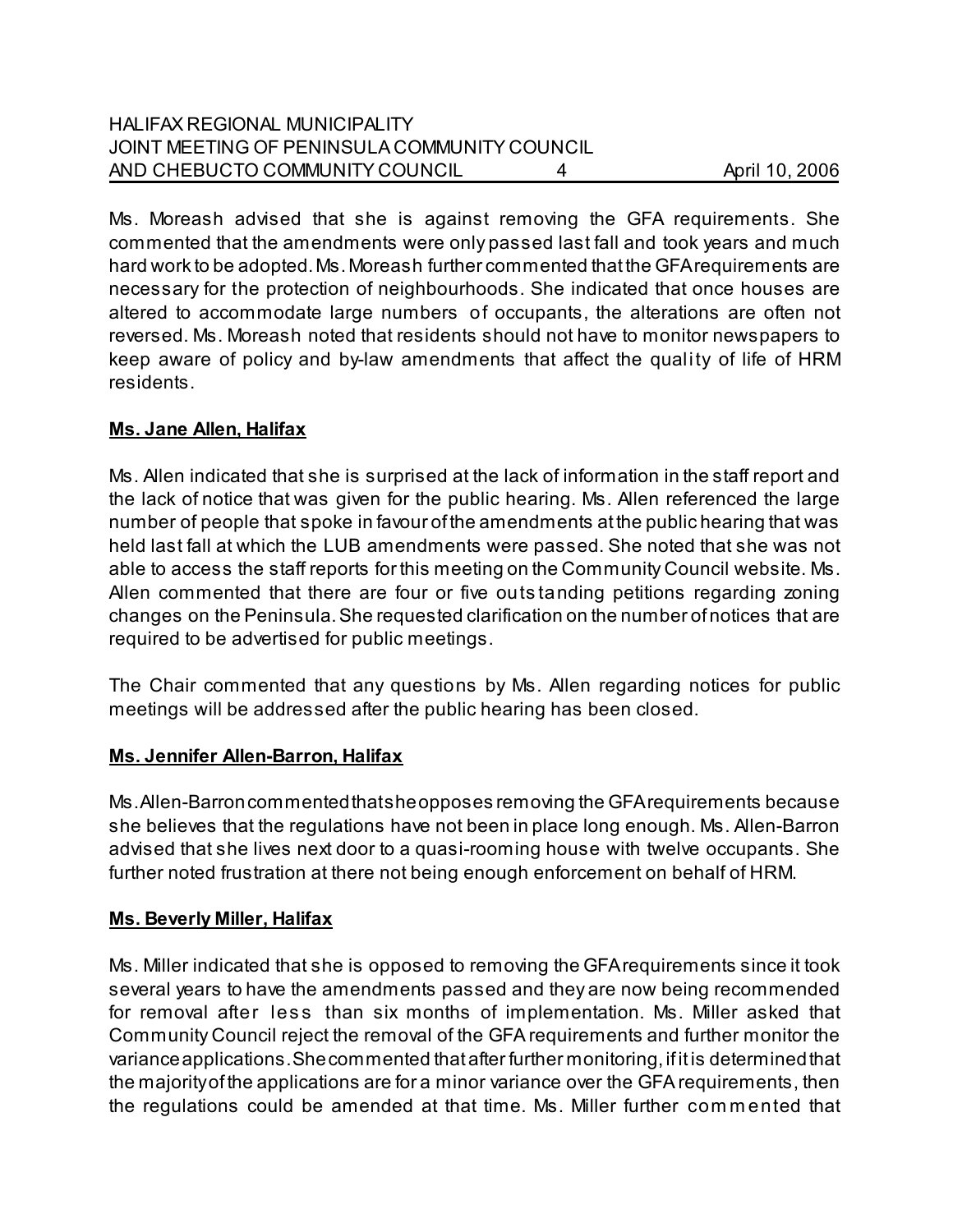## HALIFAX REGIONAL MUNICIPALITY JOINT MEETING OF PENINSULA COMMUNITY COUNCIL AND CHEBUCTO COMMUNITY COUNCIL 5 April 10, 2006

neighbours come and go but alterations to houses remain and that the public hearing process only adds about two months to a construction project. She indicated there has been a recent drop in enrollment in Halifax universities, creating an excess capacity in student hous ing, which may be a contributing factor to the small number of variance applications, however, these conditions will likely not last long.

Councillor Fougere called three times for any further speakers.

## Hearing none, it was **MOVED by Councillor Wile, seconded by Deputy Mayor Walker, that the public hearing be closed. MOTION PUT AND PASSED UNANIMOUSLY.**

Responding to questions put forward by Ms. Allen during the public hearing, the Legislative Assistant advised that the first reading for the public hearing was given last month. She further advised that the public hearing also appeared on the agendas for both Peninsula and Chebucto Community Councils. She clarified that advertisements are placed in newspapers at least fourteen days prior to a public hearing for two consecutive Saturdays.

**MOVED by Councillor Murphy, seconded by Councillor Sloane, that Peninsula Community Council and Chebucto Community Council refuse the proposed amendments to the Halifax Peninsula Land Use By-Law to remove the Gross Floor Area Ratio controls.** 

Further to a request for clarification from Councillor Murphy, Mr. Harvey advised that the six variance cases outlined in the February 13, 2006 supplementary report represent cases in which a property owner has made an application for a variance. He clarified that variance inquiries on other properties have been received, however, variance applications were not filed.

Councillor Murphy commented that he believes that the GFA requirements should be kept in place to monitor their effect after a construction season has passed. He noted that quasi-rooming houses put stress on HRM services such as garbage collection, fire and police services. The Councillor commented that, perhaps through taxation, landlords could be charged extra for HRM services.

Councillor Sloane advised that she is opposed to the removal of the GFA requirements at this time, as she believes that the requirements have not been in place long enough